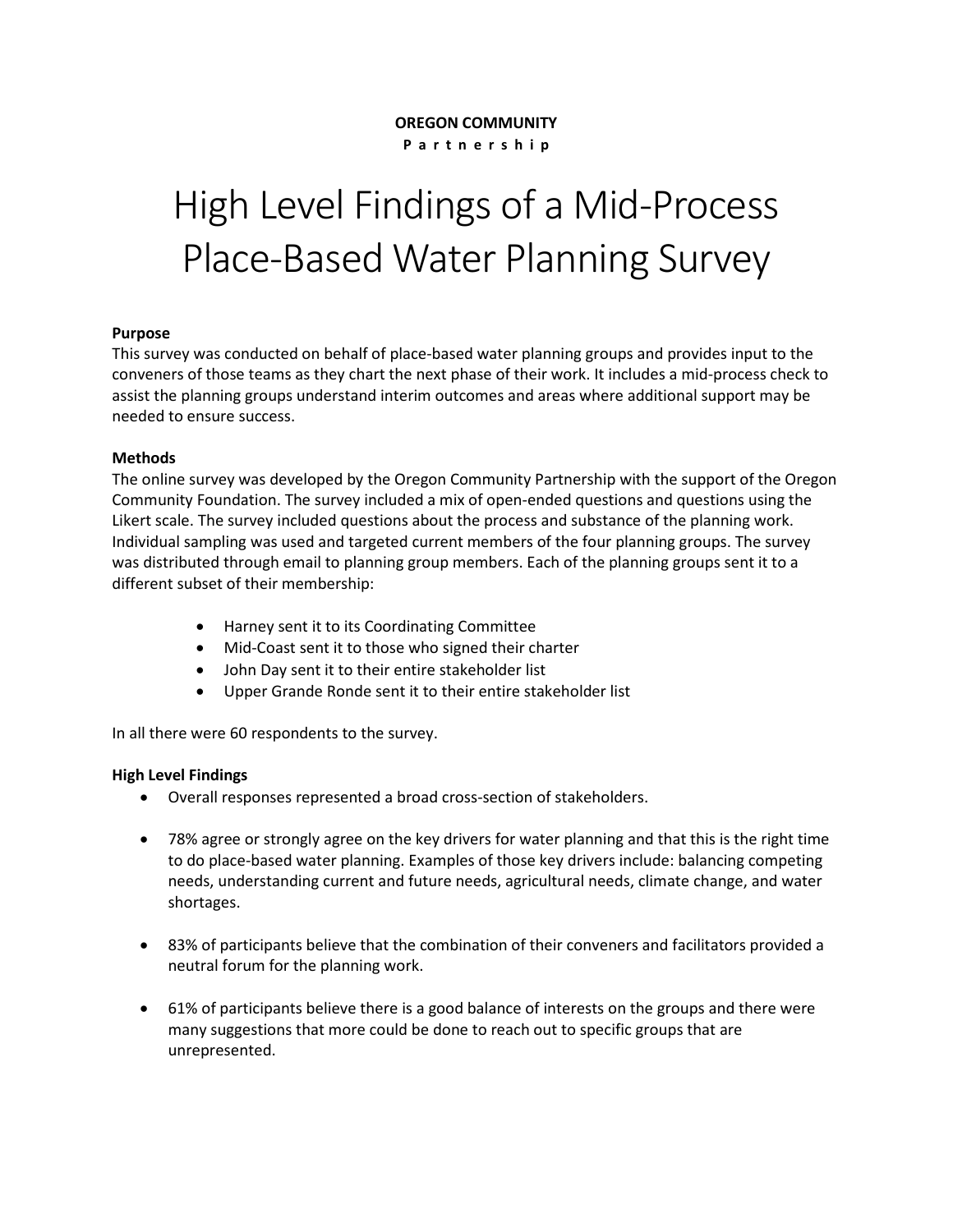- While there is a strong feeling that the governance agreements have been helpful, there is a split between those who agree and those who neither agree or disagree about whether it is clear about how ultimate decisions will be made.
- There is a large amount of agreement (90%) that participants have come to understand the interests of others on the group as well as a belief that other members understand their interests (70%).
- While 51% of participants believe their group has experienced conflict, they also generally feel optimistic that differences can be worked through in the group. In addition, they have important suggestions on how to improve the groups' processes.
- There is a general feeling that more could be done to reach out to external parties and the public while understanding the limitations on being able to do so.
- A majority of participants either disagree or neither agree or disagree that their group has enough resources to complete their work together, but a majority say they have enough resources to continue their own participation.
- The majority of participants believe they have made contributions to the reports, materials and information produced by the group. 27% believe they have made significant contributions; 30% some contributions; 22% minor contributions. Only 10% believe they have not contributed.
- Over 2/3 of participants believe they have already benefited from being part of the process and have given specific examples--many of which relate to gaining a greater understanding and awareness of water issues, improved communication and the development of productive relationships.
- 69% believe that the process will lead to solutions that balance water needs and uses, but the specific outcomes of the process are not clear to a majority of the participants.
- Most all participants can identify a specific project that they believe would be a good outcome of the process.
- In identifying the biggest barriers in achieving outcomes, 75% say it is the lack of funding and over half say the lack of capacity to do the work of the group.
- Most all participants have read the DRAFT Place-Based Planning Guidelines provided by the Water Resources Department but only half agree they provide sufficient information to develop an integrated water resources plan.
- Less than half the participants believe they have the right technical information to complete the plan at this point.
- Generally, participants believe the process could be greatly improved if the Water Resources Department could provide more funding, technical assistance, and greater access to information.